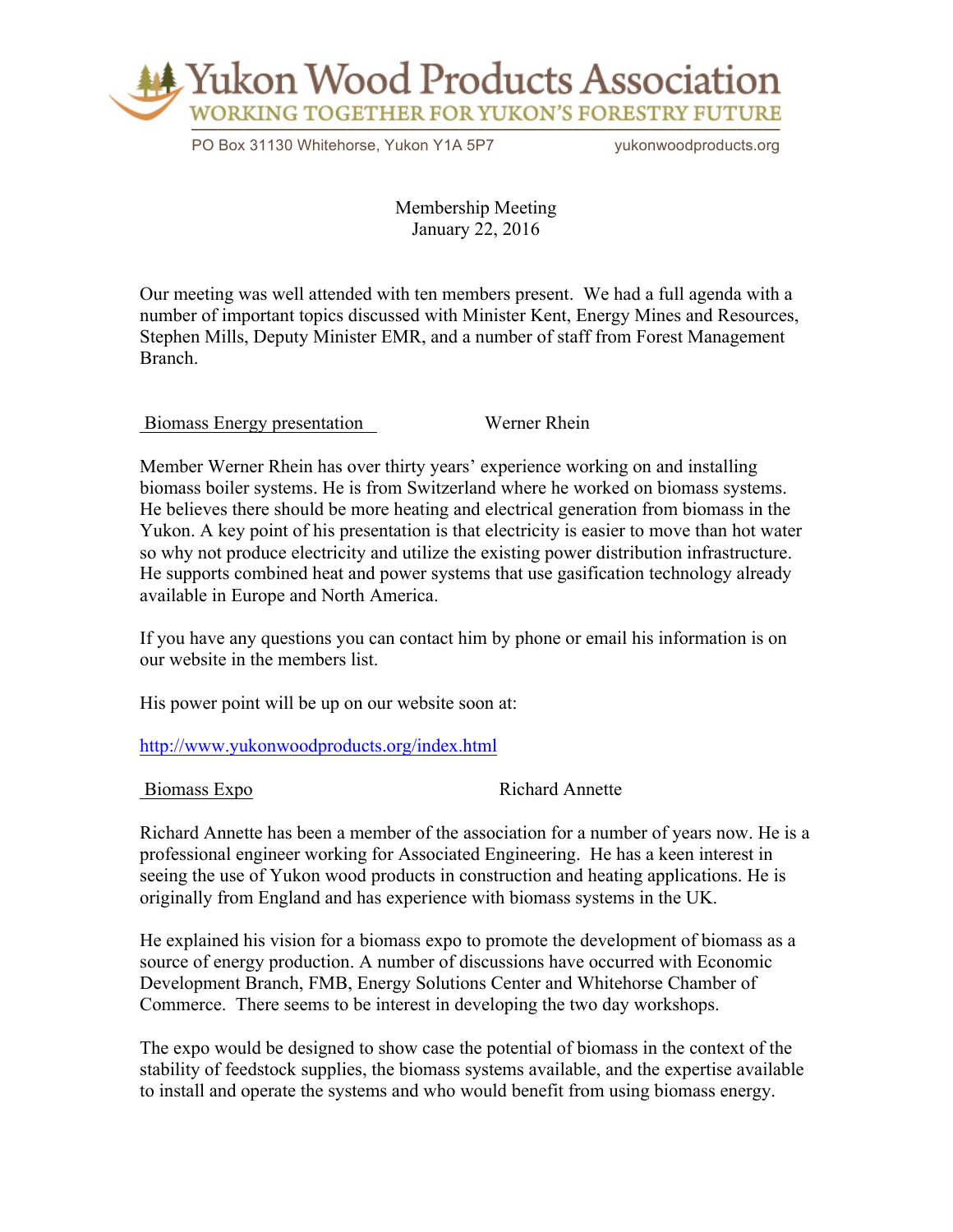### *Note:*

It has come to our attention that Yukon College is setting up a biomass conference this spring in Whitehorse. Last week a there was a meeting with the coordinator of this conference. It appears that there will be considerable overlap with the expo concept so at this time we will not pursue our own conference. Richard has agreed to look into the trade show and see if that might be a better venue for us to promote our interests and showcase the sector. More on this in the near future.

# Forest Management Branch updates:

## Whitehorse Southern Lakes Forest Management Plan (WSL FRMP) Lisa Walker

The work on the forest management plan is progressing and the planning team has developed forest management zones where forest management and timber harvesting activities. There will be a draft of the plan made available for review and consultation later this spring. We have invited Lisa to attend our spring AGM to discuss in more detail the plan and its implications for the wood products industry in this area and across the Yukon. When looking at the land base for timber production in the WSL it is interesting to note that most of the available timber is located on the settlement lands of the three First Nations. This means that once the plan is completed the First Nations will be conducting TSA work and from there they will have to establish their own forest legislation and licenses. This will result in five different AAC's and five different timber jurisdictions in the region.

There are a number of open houses scheduled in the region that members should attend.

| January 26 <sup>th</sup> , Marsh Lake Community Hall 5:00 pm to 8:00 pm |                                        |
|-------------------------------------------------------------------------|----------------------------------------|
| January 27 <sup>th</sup> , Tagish Community Hall                        | 5:00 pm to 8:00 pm                     |
| February 2 <sup>nd</sup> , Carcross Curling Club                        | 5:00 pm to 8:00 pm                     |
| February 4 <sup>th</sup> , Mt Lorne Community Hall                      | 5:00 pm to 8:00 pm                     |
| February 9 <sup>th</sup> , Whitehorse Gold Rush Inn                     | $3:00 \text{ pm}$ to $8:00 \text{ pm}$ |

There will be a short introductory message at around 5:30 pm at each event and if there are enough new arrivals a second presentation may occur at 6:30 pm.

Streamling process and 5 yr review process Lisa Walker

There will be a discussion paper coming out soon that will be consulted on. This will facilitate the amendments suggested by the joint committee of YWPA and FMB. There will be amendments to timber harvest plans, stumpage structure and other minor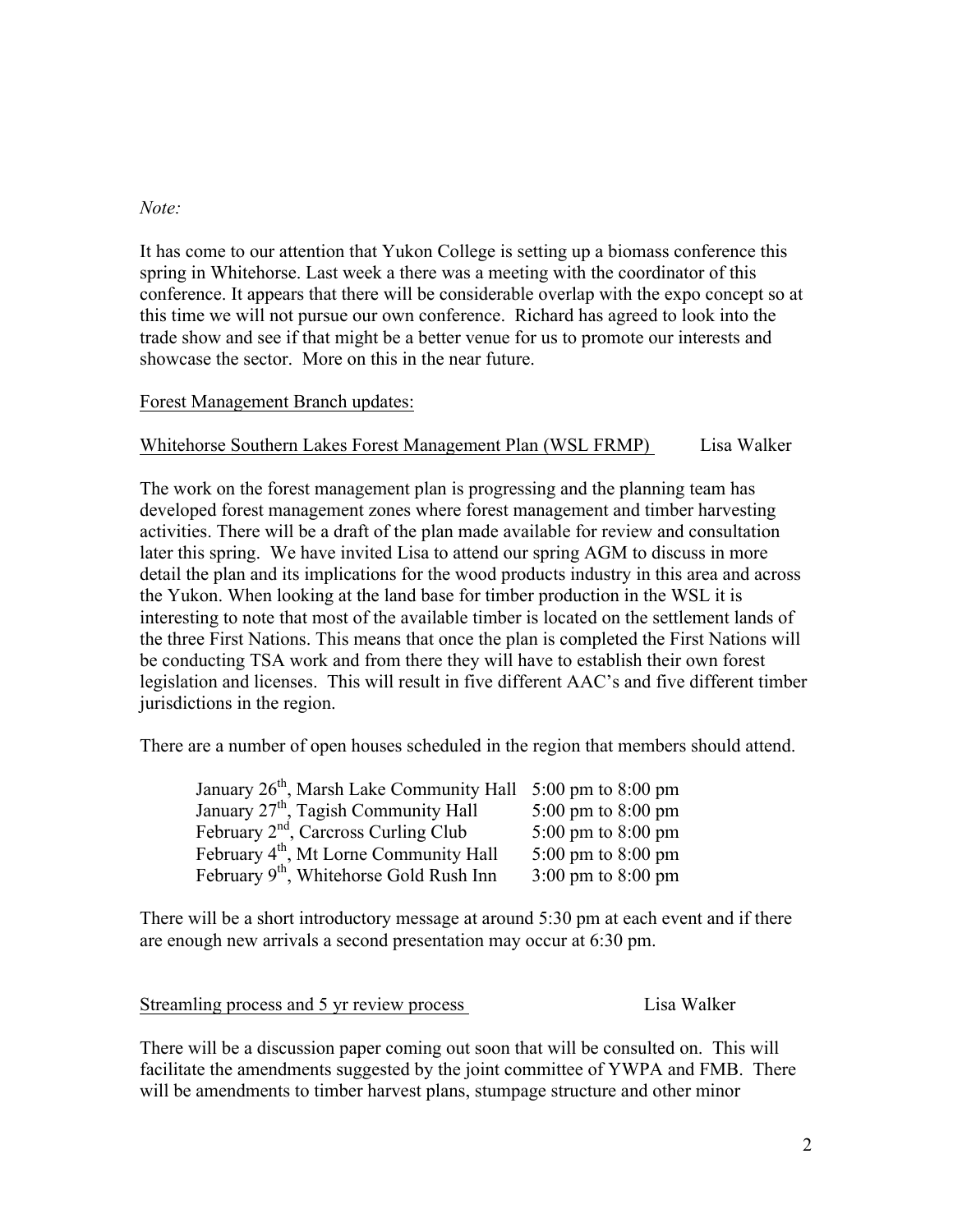adjustments to administrative processes. These changes are designed to make it easier to obtain harvesting rights and to level the playing field for different product lines for industry.

YWPA will distribute the discussion paper to members when it comes out.

## Manufacture of wood products regulation Lisa Walker

This regulation is nearing final drafting stages. One of the more difficult definitions they had to nail down is 'what is a facility' is it a towed portable mill; is it a mill in a building; or, is it something in between. They decided to set the limits for volume to be processed at the thresholds established in the YESSA legislation. This means that facilities below  $20,000$  m<sup>3</sup> timber production will be exempt and above that threshold will require a permit. Further there will likely be a nominal application fee required.

## Timber Supply analysis updates Kirk Price/Marc Meyer

There are two timber supply analysis (TSA) being conducted at this time; Haines Junction and Dawson. If the WSL FRMP is completed in a timely manner they plan to conduct a TSA for it as well. These two TSA processes are the first that have been undertaken in the Yukon that include extensive data collection, forest land planning and legislated mandates with legally binding requirements. They are the blue print for all TSA and annual allowable cut determinations from this time forward.

Key elements to keep in mind regarding TSA work:

- This is the technical side of determining an annual allowable cut
- It based upon good forest inventory data
- Appropriate forest management direction provided in FRMP
- The land base needs to be netted down to the operational land base by applying reduction factors for social, cultural, environmental and economic factors this is done at the beginning stages of the TSA
- Yukon government will only be establishing the TSA on Crown Lands but will work with First Nations governments to establish them on settlement lands and will assist with capacity building
- The forest resources act lists 18 factors and considerations that must be built into the TSA process
- Two committees have been established; the Haines Junction committee is chaired by Marc Meyer and the Dawson committee is chaired by Kirk Price
- The consultations on these processes will be extensive and thorough and will include the YWPA
- This is required so that there will be no surprises at the end of the process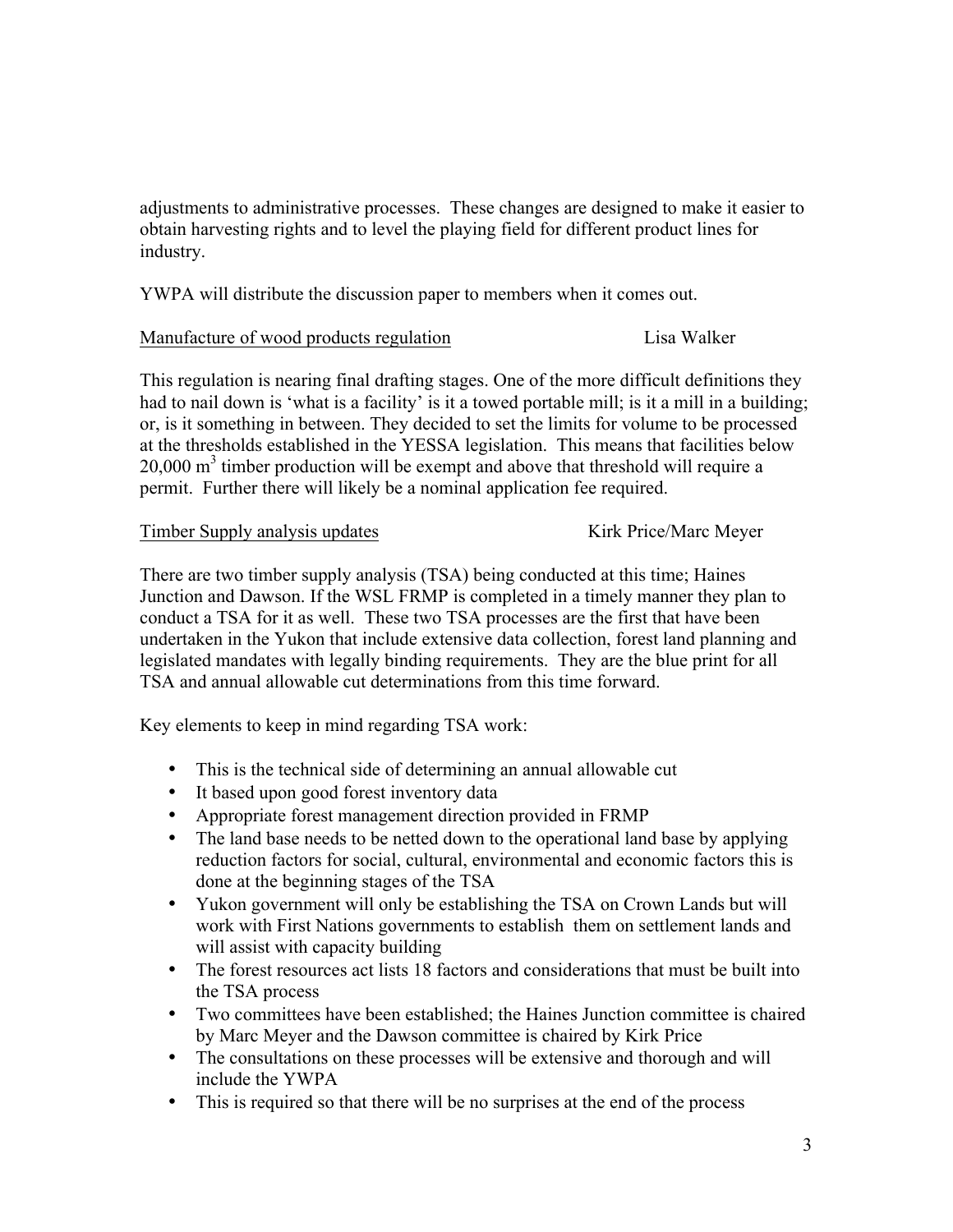- ForSite Consulting has been retained to complete the analysis they have over 35 years' experience doing this type of work in Canada
- In the Haines Junction area the eventual AAC will be partitioned into long run sustained yield (green timber) and a one-time salvage designation on the dead standing beetle killed timber.

### Biomass energy strategy Minister Kent

Minister Kent was welcomed to our meeting at lunch time and spoke to the group.

He expressed optimism with regard to the potential for biomass to produce heat and energy. With his dual portfolio for forestry and property management he feels that there will be a positive outcome in terms of government commitments to enhancing opportunities for heating systems in government facilities. Biomass provides opportunities to create jobs in the Whitehorse market and will be a growth opportunity in the communities as well. He has asked his staff at EMR and DPW to develop a call for expressions of interest to develop proposals to provide biomass based heating sales for government complexes. While the government is not going to ask for a specific building or group of building they will be requesting proponents to develop the expression of interest for any combination of facility they choose. In other words this an open ended process, the only condition is that the provider will operate and own the boiler system and fuel supply chains and sell heat to the building.

When asked if the expression of interest will lead to a negotiated contract or a further RFP that any number of proponents would be able to bid on, he was unsure how it would go. The association members expressed concern that if after doing considerable work on an expression of interest to only loose the opportunity to another company would not be well received. YWPA feels that a negotiated agreement to provide heat would be the only way to ensure an open and fair process.

The Minister asked if scale will be a concern as he does not want to scale it at a size that pushes local businesses out of the opportunity. Members suggested that this will be an issue and having large outside companies come in a set up large scale district heating systems to the exclusion of local business could be a problem. However, the logging sector will benefit from having an opportunity to sell biomass to the large and the small operators so it would not be all bad news. The key to success is in the details that will be built into the request for expressions of interest. That is if the proponent has the opportunity to pick the project and make a proposal this should help to alleviate this issue.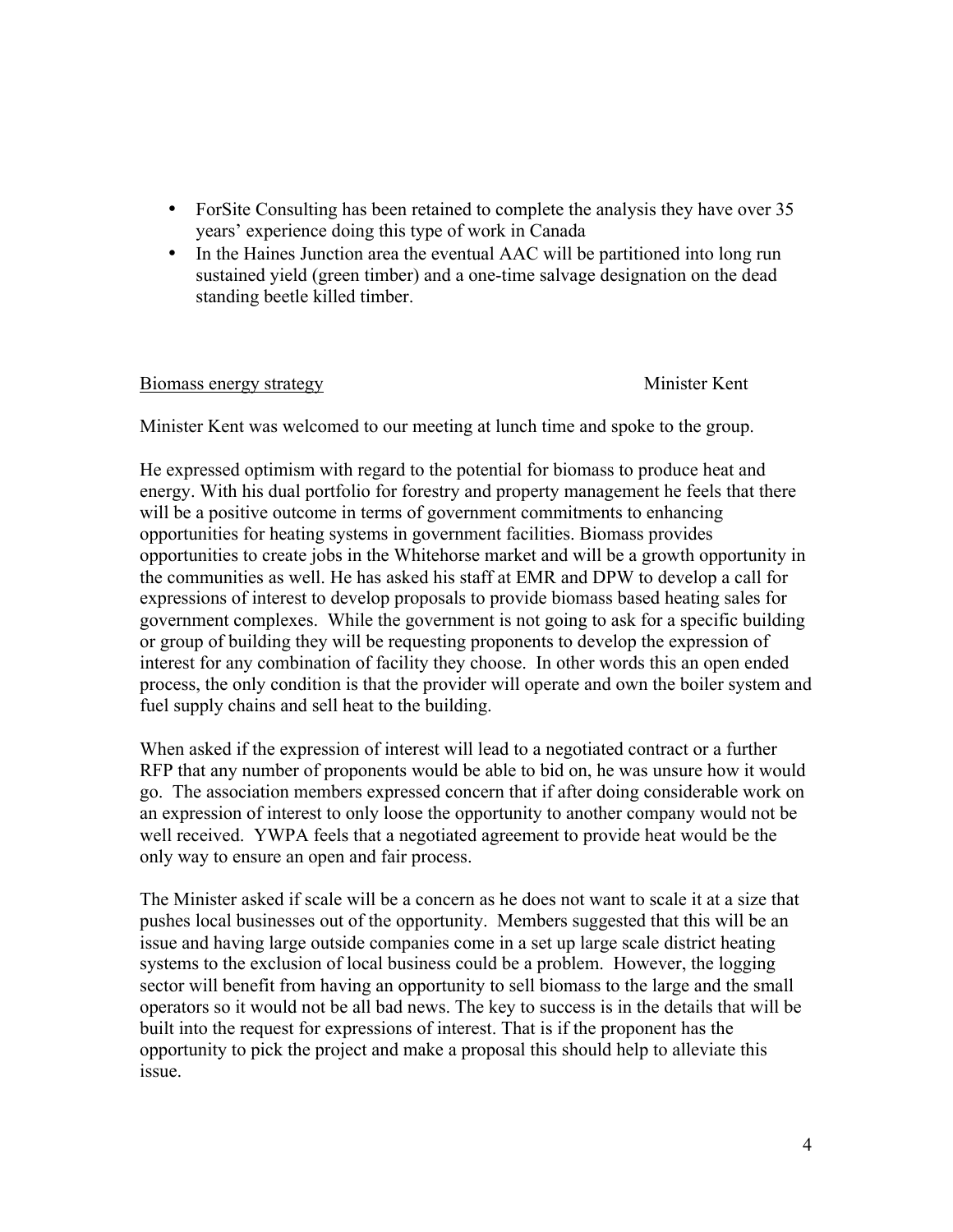YWPA pointed out that there is a need to create incentives similar to those available to other energy producers for biomass operators. These incentives should be designed to encourage private enterprise to make the move to biomass heating and energy production.

The Ministers last word on this was, "Come and propose something."

There will be more details emerging on this issue in the near future.

Minister Kent also talked about the Council of Canadian Forest Ministers (CCFM) meeting coming in the spring. The Yukon is hosting this meeting in Dawson and will be inviting the association to attend the meeting and participate in some of the open events. The meetings are set of June 7, 8 and 9, 2016 in Dawson.

He has invited the Canadian Forest Products Association chair to attend and hopes to have an opportunity for YWPA to sit down with them and have a good open and frank discussion on national and international forestry issues.

At the CCFM meeting all of the Ministers signed onto an evaluation of rural communities that are dependent on diesel fuel for electrical generation and the possibility of converting to biomass. Yukon has signed onto this initiative and is looking at diesel dependent communities and Watson Lake is an obvious choice. The Energy Solutions Center is part of this committee.

First Nations Reconciliation Deputy Minister Stephen Mills

Deputy Minister EMR, Stephen Mills spoke about the initiative that has been underway for a number of months to reconcile the relationship with the Kaska First Nations in Watson Lake and Ross River. This process has been established to create the situation where disagreements can be worked out between the parties in a negotiation rather than in the courts.

The Kaska are willing to move forward on a number of issues and have identified forestry as a priority for them. They are interested in looking at the land base and identifying where timber harvesting can be done. Things are hopefully going to be sufficiently established with them by early in the next fiscal year that positive directions can be set out. The Government of Yukon will be providing capacity funding to support them. The Kaska leadership wants to see progress with regard to socio-economic benefits to their citizens and communities as a priority. This will create the investment certainty the industry.

There are also discussions occurring with White River at this time with a similar objective.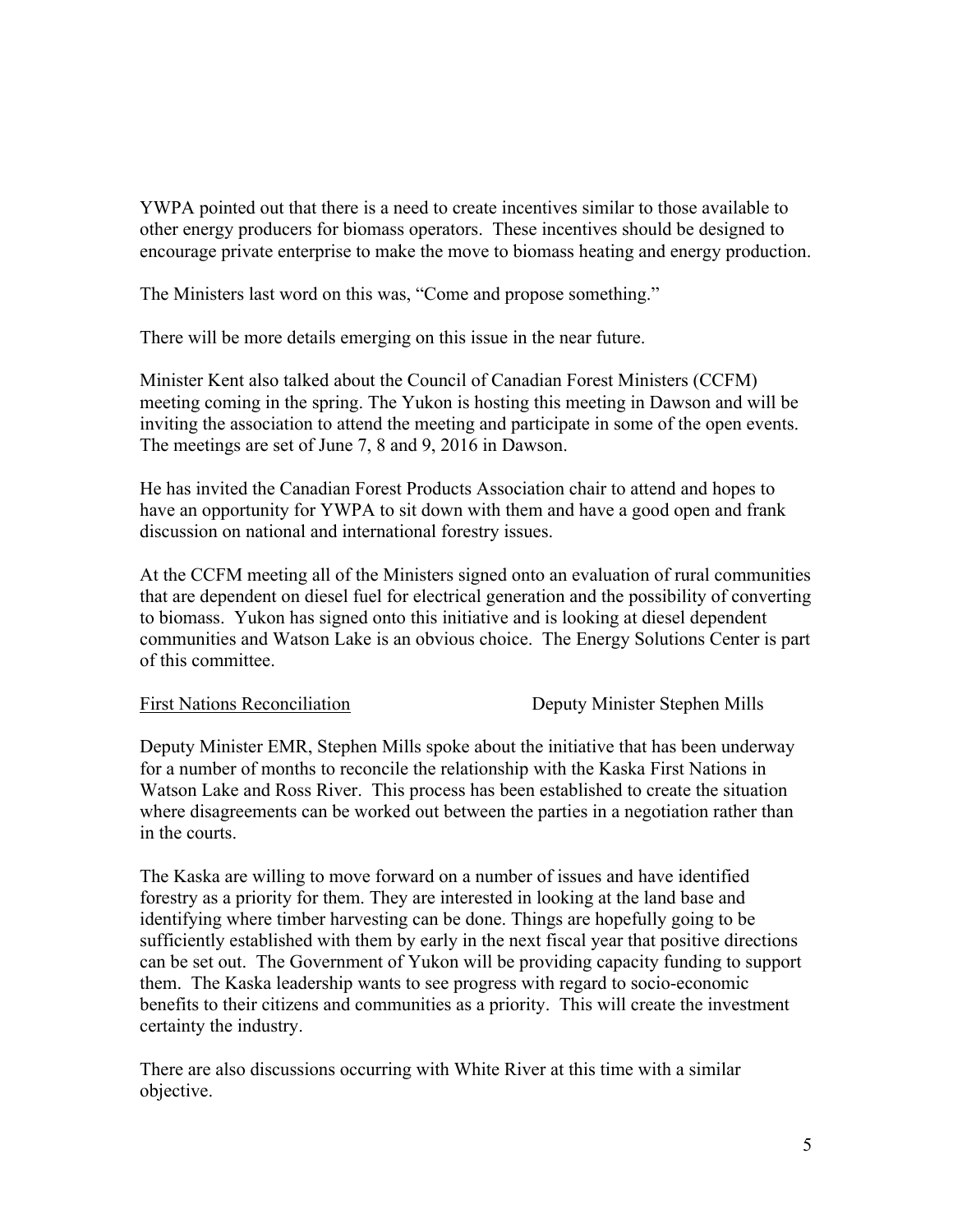## Forest Sector Trust Fund Finella Prescott

The Forest Sector Trust Fund was established at devolution in 2003 at the time 4.5 million dollars was placed in trust. Since that time with accumulated interest the fund has grown to 5.5 million.

FMB has been working to establish the committee that will create the management board and working parameters for the use of these dollars. The trust has been directed to enhance, restore and protect forest resources through a section in the Forest Resources Act.

FMB will be providing secretariat functions for the committee and the management board.

YWPA members asked if the funds could be used to promote economic growth in the area of market expansion for products. The answer: the parameters are fairly broad and it will be up to the management board to make determinations on what will qualify for support.

An information sheet was forwarded to members in a separate email.

Silviculture strategy Marc Meyer/Kirk Price

FMB has been working on developing a meaningful silviculture program for the Yukon. This started with hiring a silviculture officer who has been working to develop a logical way to advance silviculture management.

The strategy will contain the following components; clearly defined goals and objectives, funding methods, how to use the \$100,000.00 in the Elijah Smith reforestation fund. The dollars in this fund are not enough to implement a reforestation program for the Yukon.

The strategy will have to develop creative ways to fund the need for silviculture. There will be a need to build capacity with First Nations. There may be a way to use silviculture strategy to develop significant jobs and business opportunities through silviculture.